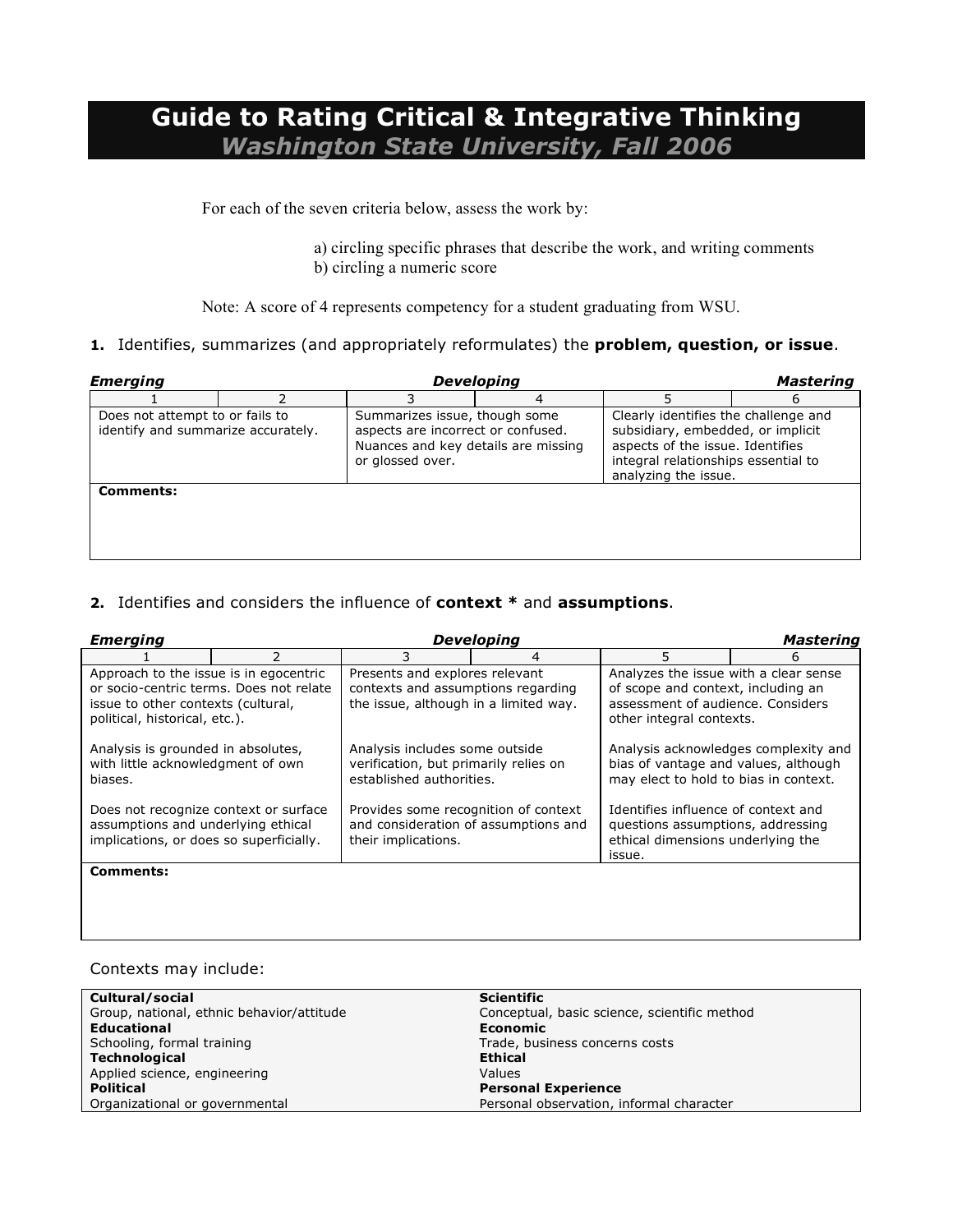|  |  | 3. Develops, presents, and communicates OWN perspective, hypothesis or position. |  |  |  |  |
|--|--|----------------------------------------------------------------------------------|--|--|--|--|
|--|--|----------------------------------------------------------------------------------|--|--|--|--|

| <b>Emerging</b>                                                                                                                |               |                                                                                                                                                                        | Developing |                                                                                                                                                    | <b>Mastering</b> |
|--------------------------------------------------------------------------------------------------------------------------------|---------------|------------------------------------------------------------------------------------------------------------------------------------------------------------------------|------------|----------------------------------------------------------------------------------------------------------------------------------------------------|------------------|
|                                                                                                                                | $\mathcal{P}$ | 3                                                                                                                                                                      | 4          | 5                                                                                                                                                  | 6                |
| Position or hypothesis is clearly<br>inherited or adopted with little original<br>consideration.                               |               | Position includes some original<br>thinking that acknowledges, refutes,<br>synthesizes or extends other<br>assertions, although some aspects<br>may have been adopted. |            | Position demonstrates ownership for<br>constructing knowledge or framing<br>original questions, integrating<br>objective analysis and intuition.   |                  |
| Addresses a single source or view of<br>the argument, failing to clarify the<br>established position relative to one's<br>own. |               | Presents own position or hypothesis,<br>though inconsistently.                                                                                                         |            | Appropriately identifies own position<br>on the issue, drawing support from<br>experience, and information not<br>available from assigned sources. |                  |
| Fails to present and justify own<br>opinion or forward hypothesis.                                                             |               | Presents and justifies own position<br>without addressing other views, or<br>does so superficially.                                                                    |            | Clearly presents and justifies own<br>view or hypothesis while qualifying or<br>integrating contrary views or<br>interpretations.                  |                  |
| Position or hypothesis is unclear or<br>simplistic.                                                                            |               | Position or hypothesis is generally<br>clear, although gaps may exist.                                                                                                 |            | Position or hypothesis demonstrates<br>sophisticated, integrative thought and<br>is developed clearly throughout.                                  |                  |
| <b>Comments:</b>                                                                                                               |               |                                                                                                                                                                        |            |                                                                                                                                                    |                  |
|                                                                                                                                |               |                                                                                                                                                                        |            |                                                                                                                                                    |                  |

# **4.** Presents, assesses, and analyzes appropriate **supporting data/evidence.**

| <b>Emerging</b>                                                                                           |               |                                                                                                                 | <b>Developing</b> |                                                                                                                                                                                                     | Mastering |
|-----------------------------------------------------------------------------------------------------------|---------------|-----------------------------------------------------------------------------------------------------------------|-------------------|-----------------------------------------------------------------------------------------------------------------------------------------------------------------------------------------------------|-----------|
|                                                                                                           | $\mathcal{P}$ | 3                                                                                                               | 4                 | 5.                                                                                                                                                                                                  | 6         |
| No evidence of search, selection or<br>source evaluation skills.                                          |               | Demonstrates adequate skill in<br>searching, selecting, and evaluating<br>sources to meet the information need. |                   | Evidence of search, selection, and<br>source evaluation skills; notable<br>identification of uniquely salient<br>resources.                                                                         |           |
| Repeats information provided without<br>question or dismisses evidence<br>without adequate justification. |               | Use of evidence is qualified and<br>selective.                                                                  |                   | Examines evidence and its source;<br>questions its accuracy, relevance, and<br>completeness.                                                                                                        |           |
| Does not distinguish among fact,<br>opinion, and value judgments.                                         |               | Discerns fact from opinion and may<br>recognize bias in evidence, although<br>attribution is inappropriate.     |                   | Demonstrates understanding of how<br>facts shape but may not confirm<br>opinion. Recognizes bias, including<br>selection bias.                                                                      |           |
| Conflates cause and correlation;<br>presents evidence and ideas out of<br>sequence.                       |               | Distinguishes causality from<br>correlation, though presentation may<br>be flawed.                              |                   | Correlations are distinct from causal<br>relationships between and among<br>ideas. Sequence of presentation<br>reflects clear organization of ideas,<br>subordinating for importance and<br>impact. |           |
| Data/evidence or sources are<br>simplistic, inappropriate, or not<br>related to topic.                    |               | Appropriate data/evidence or sources<br>provided, although exploration<br>appears to have been routine.         |                   | Information need is clearly defined<br>and integrated to meet and exceed<br>assignment, course or personal<br>interests.                                                                            |           |

**Comments:**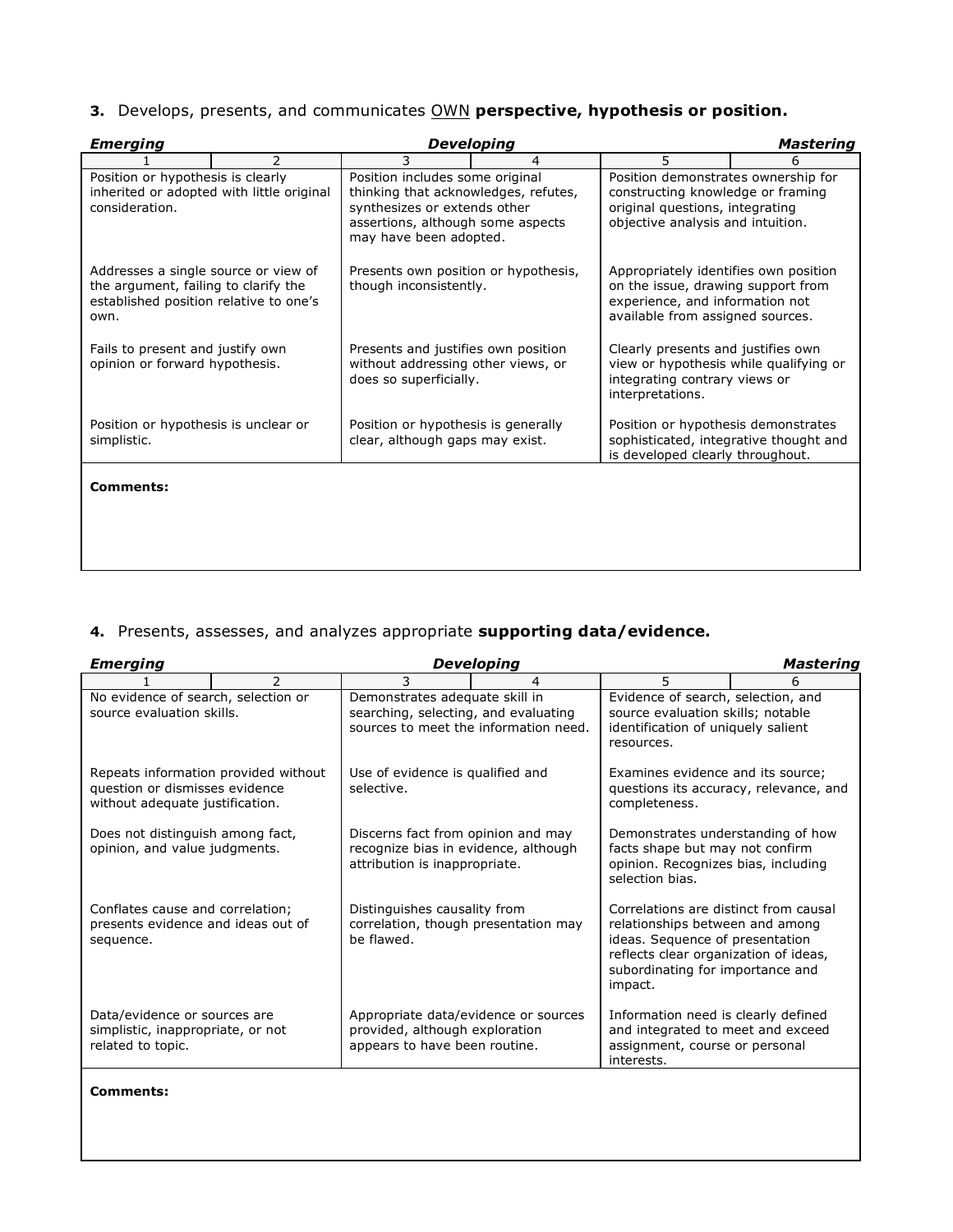### **5.** Integrates issue using OTHER (disciplinary) **perspectives and positions.**

| <b>Emerging</b>                                                                                                                                    |                |                                                                                                                                                              | <b>Developing</b> |                                                                                                                                                                               | <b>Mastering</b>                          |
|----------------------------------------------------------------------------------------------------------------------------------------------------|----------------|--------------------------------------------------------------------------------------------------------------------------------------------------------------|-------------------|-------------------------------------------------------------------------------------------------------------------------------------------------------------------------------|-------------------------------------------|
|                                                                                                                                                    | $\overline{2}$ | 3                                                                                                                                                            | 4                 | 5                                                                                                                                                                             | 6                                         |
| Deals with a single perspective and<br>fails to discuss others' perspectives.                                                                      |                | Begins to relate alternative views to<br>qualify analysis.                                                                                                   |                   | Addresses others' perspectives and<br>additional diverse perspectives drawn<br>from outside information to qualify<br>analysis.                                               |                                           |
| Adopts a single idea or limited ideas<br>with little question. If more than one<br>idea is presented, alternatives are not<br>integrated.          |                | Rough integration of multiple<br>viewpoints and comparison of ideas or<br>perspectives. Ideas are investigated<br>and integrated, but in a limited way.      |                   | Fully integrated perspectives from<br>variety of sources; any analogies are<br>used effectively.                                                                              |                                           |
| Engages ideas that are obvious or<br>agreeable. Avoids challenging or<br>discomforting ideas.                                                      |                | Engages challenging ideas tentatively<br>or in ways that overstate the conflict.<br>May dismiss alternative views hastily.<br>Analysis of other positions is |                   | Integrates own and others' ideas in a<br>complex process of judgment and<br>while respecting views of others.                                                                 | justification. Clearly justifies own view |
| Treats other positions superficially or<br>misrepresents them.                                                                                     |                | thoughtful and mostly accurate.<br>Acknowledges and integrates different                                                                                     |                   | nuanced, and respectful.                                                                                                                                                      | Analysis of other positions is accurate,  |
| Little integration of perspectives and<br>little or no evidence of attending to<br>others' views. No evidence of<br>reflection or self-assessment. |                | ways of knowing. Some evidence of<br>reflection and/or self-assessment.                                                                                      |                   | Integrates different disciplinary and<br>epistemological ways of knowing.<br>Connects to career and civic<br>responsibilities. Evidence of reflection<br>and self-assessment. |                                           |
| <b>Comments:</b>                                                                                                                                   |                |                                                                                                                                                              |                   |                                                                                                                                                                               |                                           |
|                                                                                                                                                    |                |                                                                                                                                                              |                   |                                                                                                                                                                               |                                           |
|                                                                                                                                                    |                |                                                                                                                                                              |                   |                                                                                                                                                                               |                                           |
|                                                                                                                                                    |                |                                                                                                                                                              |                   |                                                                                                                                                                               |                                           |

### **6.** Identifies and assesses **conclusions, implications, and consequences.**

| Developing<br>Emerging<br>Mastering                                                                         |                                                                                                                                                                                    |                                                                                                                                                                                   |   |                                                                                                                                                                                                    |   |  |  |
|-------------------------------------------------------------------------------------------------------------|------------------------------------------------------------------------------------------------------------------------------------------------------------------------------------|-----------------------------------------------------------------------------------------------------------------------------------------------------------------------------------|---|----------------------------------------------------------------------------------------------------------------------------------------------------------------------------------------------------|---|--|--|
|                                                                                                             | 2                                                                                                                                                                                  | 3                                                                                                                                                                                 | 4 | 5                                                                                                                                                                                                  | 6 |  |  |
| Fails to identify conclusions,<br>implications, and consequences, or<br>conclusion is a simplistic summary. |                                                                                                                                                                                    | Conclusions consider or provide<br>evidence of consequences extending<br>beyond a single discipline or issue.<br>Presents implications that may impact<br>other people or issues. |   | Identifies, discusses, and extends<br>conclusions, implications, and<br>consequences. Considers context,<br>assumptions, data, and evidence.<br>Qualifies own assertions with balance.             |   |  |  |
| and may attribute conclusion to<br>external authority.                                                      | Conclusions presented as absolute,<br>Presents conclusions as relative and<br>only loosely related to consequences.<br>Implications may include vague<br>reference to conclusions. |                                                                                                                                                                                   |   | Conclusions are qualified as the best<br>available evidence within the context.<br>Consequences are considered and<br>integrated. Implications are clearly<br>developed, and consider ambiguities. |   |  |  |
| Comments:                                                                                                   |                                                                                                                                                                                    |                                                                                                                                                                                   |   |                                                                                                                                                                                                    |   |  |  |
|                                                                                                             |                                                                                                                                                                                    |                                                                                                                                                                                   |   |                                                                                                                                                                                                    |   |  |  |